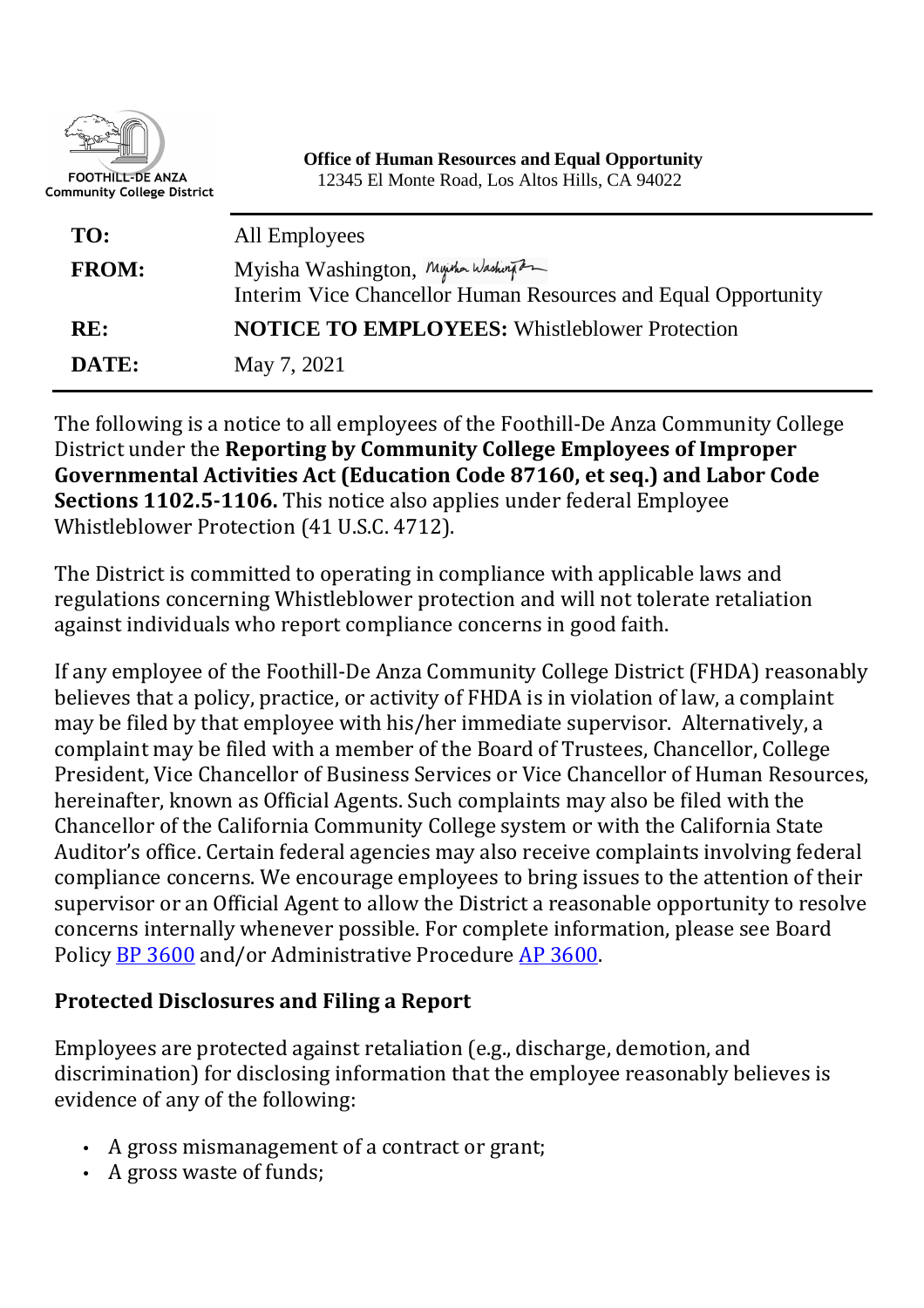- An abuse of authority relating to a contract or grant;
- A substantial and specific danger to employee or public health or safety;
- A violation of law, rule, or regulation related to a contract or grant.
- A violation or noncompliance with a local, state or federal rule or regulation.

A whistleblower can also be an employee who refuses to participate in an activity that would result in a violation of a state or federal statute, or a violation of or noncompliance with a local, state or federal rule or regulation.

Employees are only protected when they disclose these types of information to the following persons or entities:

- State and District
	- <sup>o</sup> California State Auditor
	- <sup>o</sup> California Community Colleges Chancellor's Office (CCCCO)
	- <sup>o</sup> A management official or other employee of the District who has the responsibility to investigate, discover, or address misconduct. (How to make a complaint to the District is described in the District's Whistleblower policy.)
- Federal (this list is not exhaustive)
	- <sup>o</sup> A member of Congress or a representative of a committee of Congress;
	- <sup>o</sup> An Inspector General;
	- <sup>o</sup> The Government Accountability Office;
	- <sup>o</sup> A federal employee responsible for contract or grant oversight or management at the relevant federal agency;
	- <sup>o</sup> An authorized official of the Department of Justice or other law enforcement agency;
	- <sup>o</sup> A court or grand jury.
- Whistleblower Hotline
	- <sup>o</sup> **Whistleblower hotline: (800) 952-5225**

Neither Foothill College, De Anza College, nor the Foothill-De Anza Community College District will retaliate against an employee, who, in good faith, has made, or threatens to make, a legally protected disclosure to a supervisor or a public body regarding some unlawful activity, policy or practice of the college or district, or of another individual or entity with whom FHDA has a business relationship, on the basis of a reasonable belief that the practice is in violation of state or federal statute, or a violation or noncompliance with a state or federal rule or regulation. An employee is protected by law from retaliation for reporting or threatening to report an alleged unlawful activity,